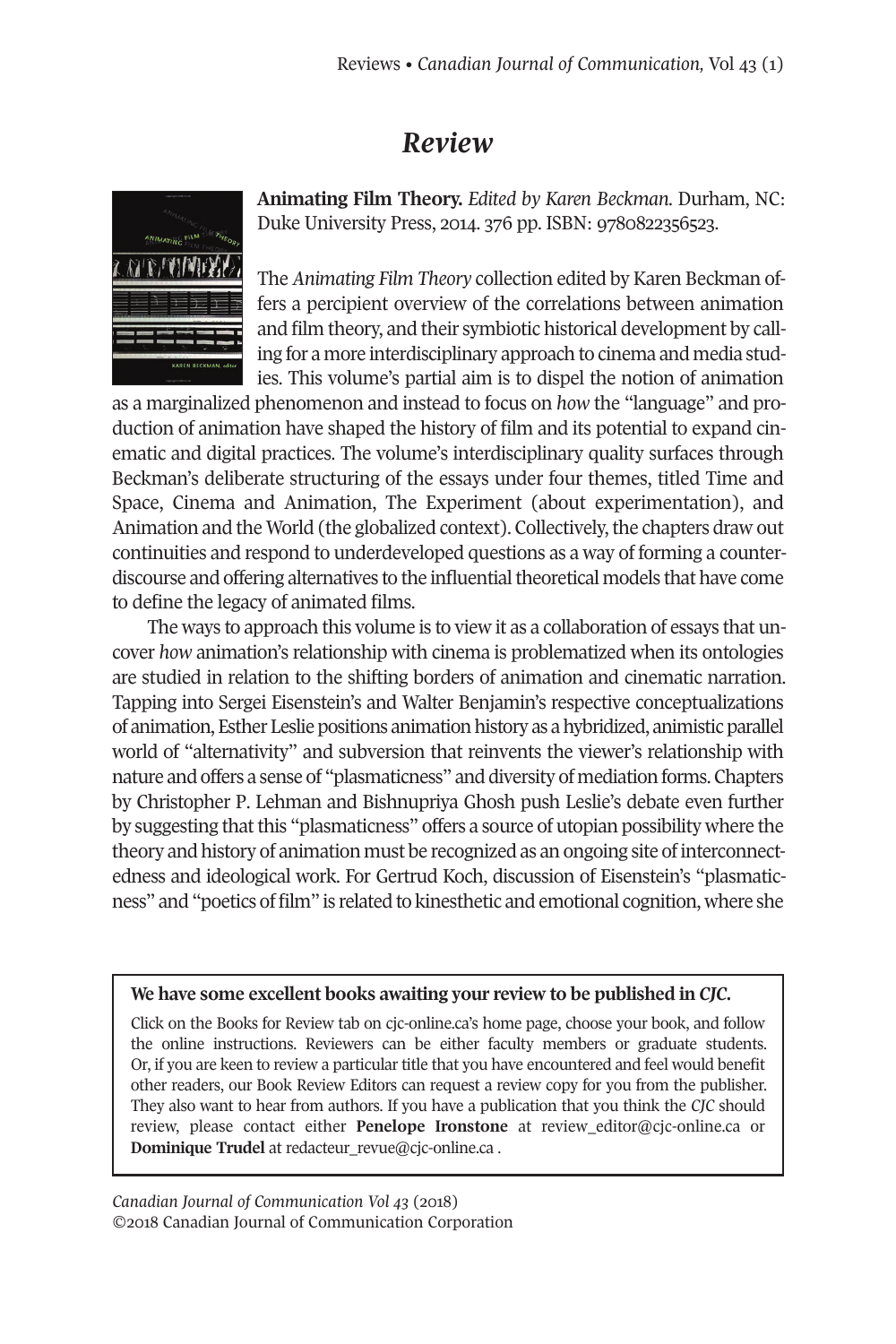locates cinema's changing role as a membrane that simultaneously explores and limits generative experimentation when it comes to spectatorship and "emotionalthinking."

Taking on a more media-oriented approach, Alan Cholodenko points out, in the same vein as theorist Lev Manovich, that all cinema must be understood as a subset of animation, and thatthis classification "re-animation" becomes especially poignant once considered within the context of digital cinema. Cholodenko uses the work of Baudrillard and Émile Reynaud, film animator and creator of the praxinoscope, to conclude that in the post–Second World War "hyperreality," animation and its theoretical discourse are vital for an understanding of television, video, computer, and other technologies grounded in "hypermediation." A chapter by Joubert-Laurencin also sheds some light on the problematic nature of animation classification through a study of André Martin's writing and the terminological shifts framing history of animation. Working from a different perspective that addresses animation's marginalization, Suzanne Buchan likewise calls for a new interdisciplinary scholarship that does not ignore animation's rich perceptual, aesthetic, and ideological values and influences.

Picking up on film critic Richard Thompson's line of inquiry, this volume tries to resist the compulsion to preserve the borders between animated and live-action film by allowing cinema, animation, photography, and other media to be considered alongside each other in terms of movement, space, time, genre, and intertextuality. For instance, Tom Gunning's essay formulates a relationship of "secret symmetry" between photography and animation, where both reveal a common grounding in their control of time and the cinematic "production of the instant" (p. 42). Likewise pursuing the crucial role of photography in the theorization of animation practices, Alexander R. Galloway offers an experimental approach that moves away from the cinematic and toward 3-Danimation and computer media history.Galloway forms a genealogy of animation based on "photosculpture" and "anticinematic" ways of seeing in order to subvert the traditional mapping of space by anticipating computer modelling. This genealogy is illustrated through a case study of François Willème's experimental *Photosculpture de France*, where twenty-four camera apparatuses were mounted in a rotunda, effectively combining the arts of sculpture and photography. OliverGaycken's chapter relates the "tempo" of animation to time-lapse photography, 3-D modelling, and the "decomposition of time" within the context of early animated cartoons and their capacity to reveal the unnoticed processes at the core of animation.

The collection also includes essays by Marc Steinberg, Yuriko Furuhata, and Tess Takahashi that raise awareness about animation and the need to both understand and theorize its relationship to other media practices through the lens of movement, framing, narrative, and aesthetic technique. Steinberg draws on the work of Otsuka Eiji and Azuma Hiroki to suggest that, in order to comprehend aesthetic realism in anime and to re-invigorate canonical animation theory, researchers must acknowledge the broader "media ecology" contexts, such as manga and the fandom culture of *otaku.* Both Furuhata and Takahashi explore the potential that exists in animated letters, intertitles, and various photographic processes to destabilize established patterns of signification defining formal postmodern media theory. For instance, Takahashi relies on animation to examine and complicate the intersection of experimental video-ani-